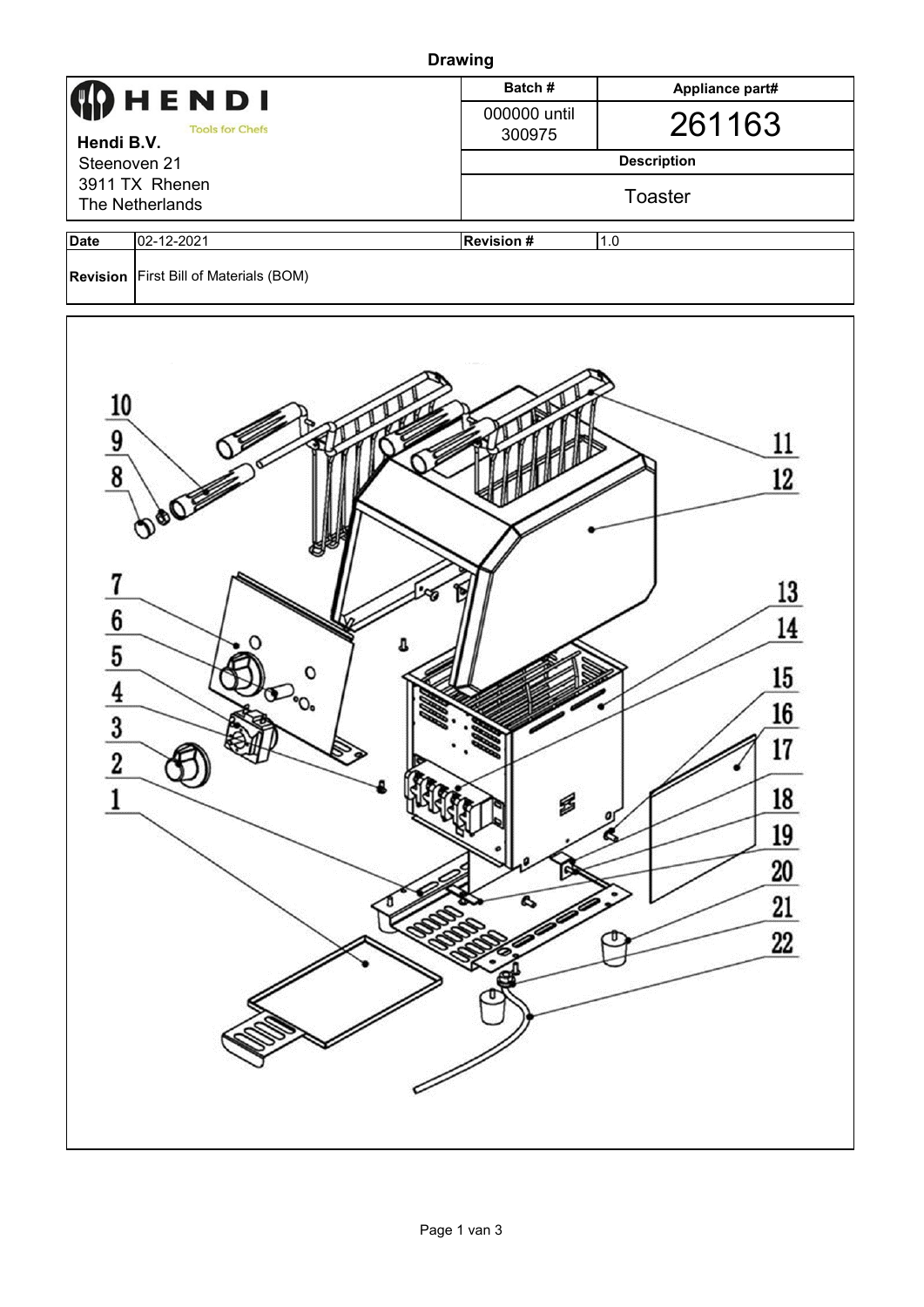## **Bill of materials (BOM)**

|                                                                                           |                                               | $\frac{1}{2}$ . a.o. .a.o $\frac{1}{2}$ o, |                         |                               |                |  |  |  |  |  |  |
|-------------------------------------------------------------------------------------------|-----------------------------------------------|--------------------------------------------|-------------------------|-------------------------------|----------------|--|--|--|--|--|--|
|                                                                                           | <b>)</b> HENDI                                |                                            | Batch#                  | Appliance part#               |                |  |  |  |  |  |  |
|                                                                                           |                                               |                                            | 000000 until            |                               |                |  |  |  |  |  |  |
| <b>Tools for Chefs</b><br>Hendi B.V.<br>Steenoven 21<br>3911 TX Rhenen<br>The Netherlands |                                               |                                            | 300975                  | 261163                        |                |  |  |  |  |  |  |
|                                                                                           |                                               |                                            | <b>Description</b>      |                               |                |  |  |  |  |  |  |
|                                                                                           |                                               |                                            | <b>Toaster</b>          |                               |                |  |  |  |  |  |  |
|                                                                                           |                                               |                                            |                         |                               |                |  |  |  |  |  |  |
| <b>Date</b>                                                                               | 02-12-2021                                    |                                            | <b>Revision#</b><br>1.0 |                               |                |  |  |  |  |  |  |
|                                                                                           | <b>Revision</b> First Bill of Materials (BOM) |                                            |                         |                               |                |  |  |  |  |  |  |
| Item                                                                                      | <b>Description</b>                            | Part#                                      | Quantity                | <b>Remark</b>                 | <b>Picture</b> |  |  |  |  |  |  |
| 1                                                                                         | Crumb tray                                    | 921517                                     | 1                       |                               |                |  |  |  |  |  |  |
| $\overline{2}$                                                                            | <b>Bottom plate</b>                           | n/a                                        | $\mathbf{1}$            |                               |                |  |  |  |  |  |  |
| 3                                                                                         | Knob timer                                    | 921562                                     | $\overline{c}$          |                               |                |  |  |  |  |  |  |
| 4                                                                                         | Screw                                         | n/a                                        | $\overline{\mathbf{4}}$ |                               |                |  |  |  |  |  |  |
| 5                                                                                         | Timer                                         | 921555                                     | $\overline{c}$          |                               |                |  |  |  |  |  |  |
| 6                                                                                         | Indicator light                               | 921548                                     | $\overline{2}$          |                               |                |  |  |  |  |  |  |
| $\overline{7}$                                                                            | Front panel                                   | n/a                                        | 1                       |                               |                |  |  |  |  |  |  |
| $\overline{\mathbf{8}}$                                                                   | Cap Handle                                    | nss                                        | 4                       | Available as 921500 or 921579 |                |  |  |  |  |  |  |
| $\overline{9}$                                                                            | <b>Nut</b>                                    | nss                                        | 4                       | Available as 921500 or 921579 |                |  |  |  |  |  |  |
| 10                                                                                        | Knob handle                                   | 921579                                     | 4                       | Available as 921500           |                |  |  |  |  |  |  |
| 11                                                                                        | Plier                                         | 921500                                     | $\overline{c}$          |                               |                |  |  |  |  |  |  |
| 12                                                                                        | Housing                                       | n/a                                        | 1                       |                               |                |  |  |  |  |  |  |
| $\overline{13}$                                                                           | Inner housing                                 | n/a                                        | 1                       |                               |                |  |  |  |  |  |  |
| 14                                                                                        | Terminal                                      | n/a                                        | 1                       |                               |                |  |  |  |  |  |  |
| 15                                                                                        | <b>Screw</b>                                  | n/a                                        | 6                       |                               |                |  |  |  |  |  |  |
| 16                                                                                        | Element                                       | 921531                                     | 4                       | Sold per 2 pcs.               |                |  |  |  |  |  |  |
| 17                                                                                        | Plate                                         | n/a                                        | $\overline{4}$          |                               |                |  |  |  |  |  |  |
| 18                                                                                        | <b>Screw</b>                                  | n/a                                        | 8                       |                               |                |  |  |  |  |  |  |
| $\overline{19}$                                                                           | Holder element                                | n/a                                        | $\overline{4}$          |                               |                |  |  |  |  |  |  |
| $\overline{20}$                                                                           | Foot                                          | 921524                                     | 4                       |                               |                |  |  |  |  |  |  |
| 21                                                                                        | Cord inlet / retention                        | n/a                                        | 1                       |                               |                |  |  |  |  |  |  |
| $\overline{22}$                                                                           | Power cord                                    | 930045                                     | 1                       |                               |                |  |  |  |  |  |  |
|                                                                                           |                                               |                                            |                         |                               |                |  |  |  |  |  |  |
|                                                                                           |                                               |                                            |                         |                               |                |  |  |  |  |  |  |
| n/a                                                                                       | -> not available                              |                                            | nss                     | -> not sold separately        |                |  |  |  |  |  |  |